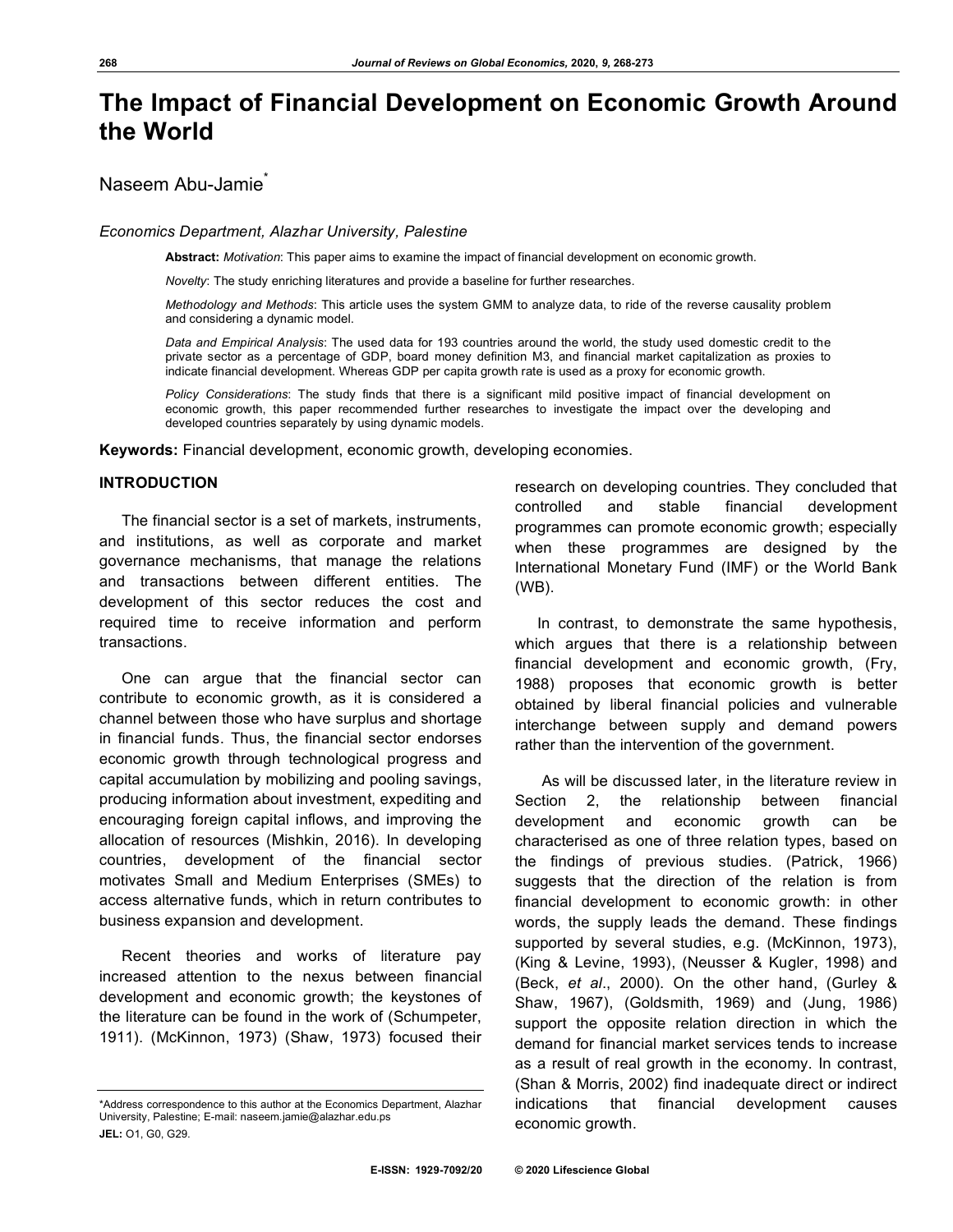The main purpose of this study is to investigate the recent impact of financial development on economic growth around the world, to give further evidence for testing the impact of financial development on economic growth using GMM panel data for 193 countries around the world. The paper is structured as follows; after this introduction, Section 2 reviews the related literature. Section 3 presents the methodology and data sources. The results are reported and discussed in Section 4. Finally, Section 5 concludes with the main results and provides some policy implications.

## **LITERATURE REVIEW**

Early economic theories stated that two facts about economic growth deserve to be further explained: while the dynamic performance of the economy fluctuates among countries, for prolonged periods of time, GDP per capita has been growing sustainably without decline (Grossman & Helpman, 1991).

Several studies have sought extra evidence that explains economic growth. The first attempts to describe and quantify the role of financial development on economic growth or vice versa were by (Goldsmith, 1969), (McKinnon, 1973) (Shaw, 1973): however, the nexus between financial development and economic growth is still debated among academics and policymakers (De Gregorio & Guidotti, 1995).

Recent growth theories demonstrate that financial markets and financial intermediaries play a critical role in the long-run relation with markets and the economy, and this is implied through the main assumption arising in this field is that financial markets and intermediaries provide more efficient evaluation and monitoring than individuals (Hassan, *et al*., 2011).

While several studies found a relationship between financial development and economic growth, these studies stated different directions and causalities. Some authors demonstrate that the causal direction moves from financial development to economic growth, which means that it is possible can design policies for the financial sector that lead in the end to development of the economy (McKinnon, 1973) (King & Levine, 1993) (Christopoulos & Tsionas, 2004). Other studies demonstrate the opposite, that the direction of the relationship runs from economic growth to financial development, meaning that as the economy expands and grows, there will be growing need for new financial services (Shaw, 1973) (Goldsmith, 1969).

Another study finds a two-way relationship direction, which means both that financial development cause economic growth and vice versa (Patrick, 1966). Also, some studies assume that there is a positive two-way causal relationship (Blackburn & Huang, 1998) (Khan, 2001). Khan (2001) explains his findings as showing that, in certain conditions, the borrowing process is limited, yet investors can use funds more efficiently using financial intermediaries, and this funds new and vital technologies, which in return increases growth. Contrary to the literature discussed above, some studies find a weak positive or no relation at all between financial development and economic growth. (Shan & Morris, 2002) find an inadequate direct or indirect indication that financial development causes economic growth, and (Boulila & Trabelsi, 2004) find that there is little evidence that financial development causes economic growth, but do find that growth leads to financial development.

### **METHODOLOGY AND DATA**

The data in this study were collected from the World Bank development indicators for 193 countries around the world for the period 1994-2018, which covers the last 25 years. Observations are only omitted which have no data for GDP per capita.

In order to investigate the relationship between financial development and economic growth around the world for the period 1994-2018, since the data are multi-dimensional and involve measurements over time, and multiple phenomena observations are obtained over multiple periods for the same country, this article uses panel data analysis.

Several issues are related to the panel data, such as dependent variable dynamicity, fixed individual effects, the problem of endogeneity, heteroskedasticity and serial correlation, the effect of past regressors on the current one and finally the small period T numbers relative to the size of countries N of the sample. Based on all the issues mentioned above, it is better to use the difference and system GMM estimators. These estimators require fewer assumptions about the underlying data-generating process and use more complicated procedures to isolate relevant information (Roodman, 2009).

Difference GMM models correct endogeneity by transforming all regressors through differences and removing the fixed effects (Arellano & Bond, 1991), while in system GMM, the endogeneity problem can be corrected by providing more instruments in order to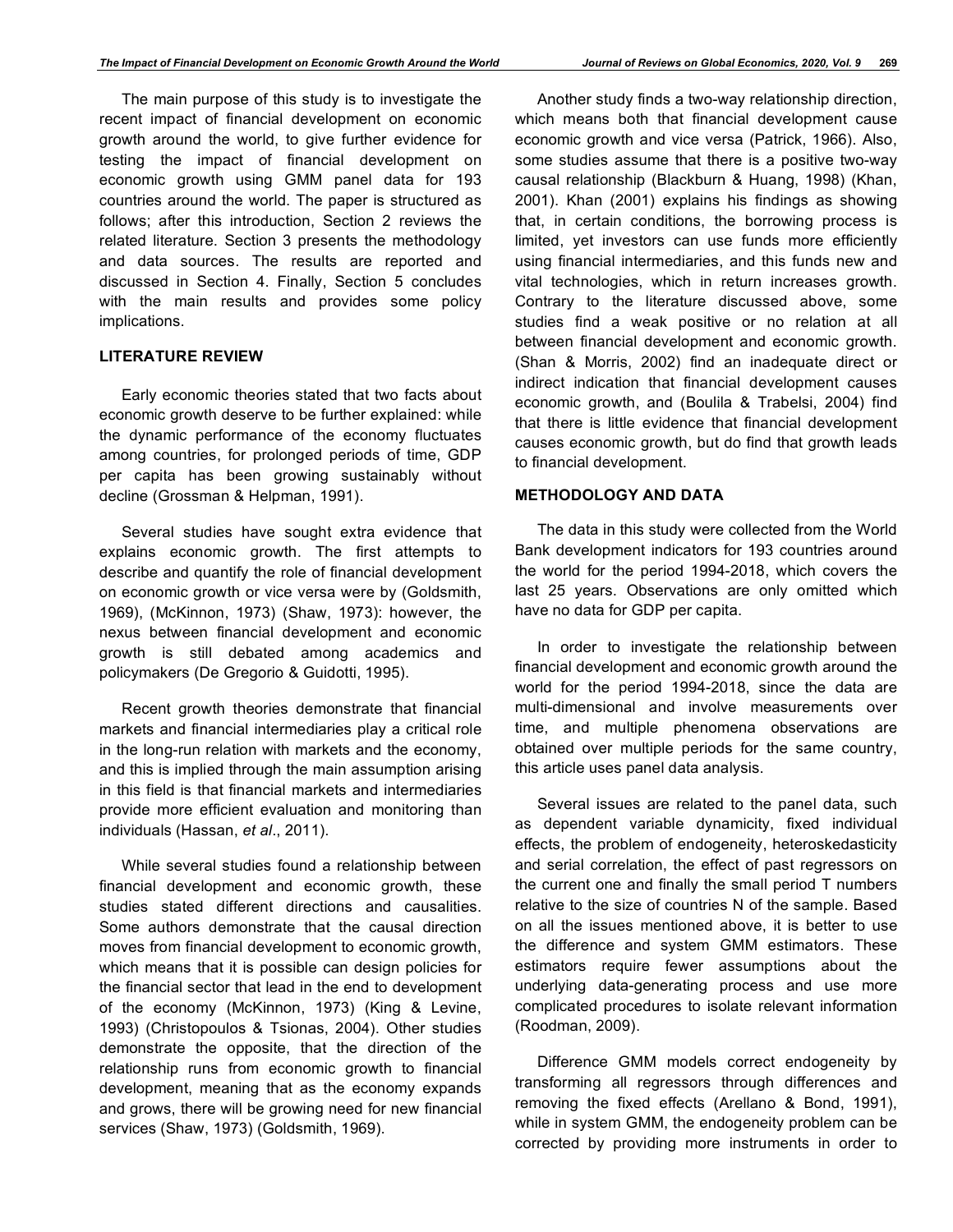improve the model efficiency and transform these instruments in order to decorrelate them with fixed effects, or in other words to consider these as exogenous variables. To achieve this, system GMM builds two equations; original and transformed (Arellano & Bover, 1995) (Blundell & Bond, 1998).

The general formula is as follows:

$$
Y_{i,t} = \alpha Y_{i,t-1} + x'_u \beta + \epsilon_{i,t}
$$

$$
\epsilon_{i,t} = \mu_i + \nu_i
$$

$$
E(\mu_i) = E(\nu_i) = E(\mu_i \nu_i) = 0
$$

$$
\Delta Y_{i,t} = (\alpha - 1)Y_{i,t-1} + x'_{i,t} \beta + \epsilon_{i,t}
$$

Where:

 $i = 1, 2, \ldots, N$  represents the twenty-one countries in the model.

 $t = 1, 2, \dots, T$  is the time among each i.

α-1 is the coefficient of the lagged dependent variable in the GMM model.

β is a column vector of coefficients.

Y as the dependent variable is the logarithmic value of GDP per capita, which indicates economic growth.

X is the K dimensional vector of regressors, including financial development proxies, which are: the growth of domestic credit to the private sector as a percentage of GDP (DCPSg); the broad definition of money (M3) as a percentage of GDP; and the logarithmic value of financial market capitalization (LogMCAP). These proxies will be used in our analysis alternatively.

The model is controlled by the following variables: (Trade) proxy, represented by the summation of exports and imports as a percentage of GDP; GFCE (general final consumption expenditures) as a percentage of GDP (inflation), which represents the percentage change in consumer price index, and GDP growth rate.

 $\mu_i$  is the fixed effects orthogonal components.

*vi* represents the idiosyncratic shock's orthogonal components.

In order to decide whether to use difference GMM or system GMM, the rule of thumb set by (Bond, *et al*., 2001) is applied. The analysis must consider the coefficient of the lagged dependent variable  $\alpha$  by using the OLS estimator as an upper bound, and the fixed effect estimate of the same coefficient as a lower bound. Difference GMM is chosen if the estimated  $α$ lies between the upper and lower bounds; otherwise, system GMM is applied. In this article, following the above-mentioned rule, system GMM is selected.

## **RESULTS AND DISCUSSION**

It is clear from Table **1** that there are many differences between the countries in the selected sample. Based in this, other researchers would be advised to use the same technique to give significant differences for the impact of financial development on economic growth among different categories; e.g. geographic, regional, or income-based classification. Table **2** shows the matrix of correlation between all the included variables in the proposed system GMM models.

Table **3** summarizes the three proposed GMM models for testing the impact of financial development on economic growth around the world.

| Variable           | <b>Obs</b> | Mean   | Std.Dev. | Min       | <b>Max</b> |
|--------------------|------------|--------|----------|-----------|------------|
| Log GDP Per Capita | 4651       | 9.09   | 1.231    | 5.94      | 11.813     |
| M3 %GDP            | 3847       | 54.266 | 41.887   | 2.857     | 395.717    |
| DCPS growth        | 3999       | .116   | 4.419    | $-912$    | 279.236    |
| Log Market CAP     | 1707       | 24.55  | 2.624    | 14.927    | 31.101     |
| Trade %GDP         | 4303       | 87.717 | 51.758   | .021      | 442.62     |
| <b>GFCE %GDP</b>   | 4026       | 15.89  | 6.738    | .911      | 135.809    |
| Inflation          | 4151       | 19.468 | 386.97   | $-18.109$ | 23773.13   |
| GDP growth         | 4635       | 3.856  | 6.074    | $-62.076$ | 149.973    |

## **Table 1: Descriptive Statistics**

Source: based on the author's calculations.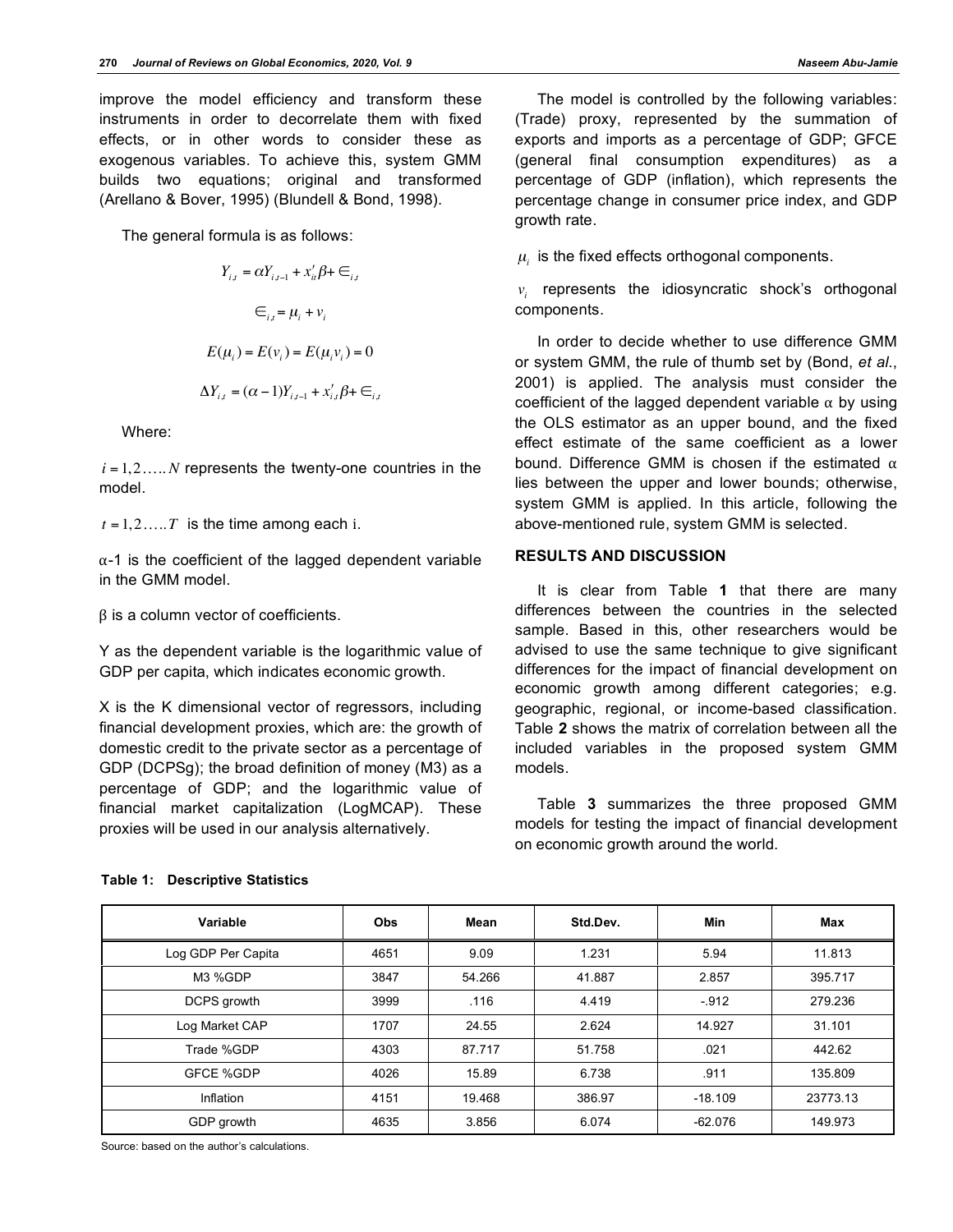| <b>Variables</b>       | (1)      | (2)      | (3)      | (4)      | (5)      | (6)      | (7)      | (8)   |
|------------------------|----------|----------|----------|----------|----------|----------|----------|-------|
| (1) Log GDP Per Capita | 1.000    |          |          |          |          |          |          |       |
| (2) M3 %GDP            | 0.375    | 1.000    |          |          |          |          |          |       |
| (3) DCPS growth        | 0.022    | $-0.072$ | 1.000    |          |          |          |          |       |
| (4) Log Market CAP     | 0.520    | 0.491    | $-0.067$ | 1.000    |          |          |          |       |
| (5) Trade %GDP         | 0.305    | 0.460    | $-0.022$ | 0.022    | 1.000    |          |          |       |
| (6) GFCE %GDP          | 0.314    | $-0.040$ | 0.068    | $-0.063$ | $-0.129$ | 1.000    |          |       |
| (7) Inflation          | $-0.281$ | $-0.282$ | 0.006    | $-0.269$ | $-0.154$ | $-0.219$ | 1.000    |       |
| (8) GDP growth         | $-0.152$ | $-0.081$ | 0.082    | $-0.036$ | 0.067    | $-0.192$ | $-0.045$ | 1.000 |

## **Table 2: Matrix of Correlations**

Source: based on the author's calculations.

## **Table 3: GMM Analysis of the Impact of Financial Development on Economic Growth**

| The dependent variable is Log GDP Per Capita |                |                |                |  |  |  |
|----------------------------------------------|----------------|----------------|----------------|--|--|--|
| <b>VARIABLES</b>                             | <b>GMM (1)</b> | <b>GMM (2)</b> | <b>GMM (3)</b> |  |  |  |
| L. Log GDP Per Capita                        | $1.009***$     | $1.001***$     | $0.995***$     |  |  |  |
|                                              | (0.00411)      | (0.00623)      | (0.00526)      |  |  |  |
| Trade %GDP                                   | $-0.0000606*$  | $-0.0000584*$  | 0.00000899     |  |  |  |
|                                              | (0.0000353)    | (0.000035)     | (0.0000293)    |  |  |  |
| <b>GFCE %GDP</b>                             | 0.0000967      | 0.000402       | $0.000803*$    |  |  |  |
|                                              | (0.000255)     | (0.000290)     | (0.000443)     |  |  |  |
| Inflation                                    | 0.0000584***   | 0.0000583***   | $-0.0000509$   |  |  |  |
|                                              | (0.0000224)    | (0.0000215)    | (0.0000755)    |  |  |  |
| GDP growth                                   | $0.0109***$    | $0.0110***$    | $0.00945***$   |  |  |  |
|                                              | (0.000377)     | (0.000406)     | (0.000209)     |  |  |  |
| DCPS growth                                  | 0.0000194**    |                |                |  |  |  |
|                                              | (0.00000791)   |                |                |  |  |  |
| M3 %GDP                                      |                | $0.000153**$   |                |  |  |  |
|                                              |                | (0.0000679)    |                |  |  |  |
| Log Market CAP                               |                |                | $0.00143*$     |  |  |  |
|                                              |                |                | (0.000754)     |  |  |  |
| Constant                                     | $-0.101***$    | $-0.0415$      | $-0.00889$     |  |  |  |
|                                              | (0.0328)       | (0.0475)       | (0.0305)       |  |  |  |
| Year Dummies                                 | No             | No             | No             |  |  |  |
| Observations                                 | 3,238          | 2,952          | 1,512          |  |  |  |
| Number of Groups                             | 164            | 146            | 90             |  |  |  |
| <b>F</b> statistics                          | 169249.89      | 79273.60       | 79985.50       |  |  |  |
| Number of Instruments                        | 29             | 53             | 75             |  |  |  |
| $AR(2)$ 3                                    | 0.841          | 0.948          | 0.577          |  |  |  |
| Hansen Statistics 3                          | 0.133          | 0.282          | 0.128          |  |  |  |

Standard errors in parentheses ( ), \*\*\* p-value<0.01, \*\* p-value <0.05, \* p-value <0.1, ɔ null hypothesis for Arellano-Bond test for AR(2) in first differences state that<br>there is no serial correlation in disturbances, э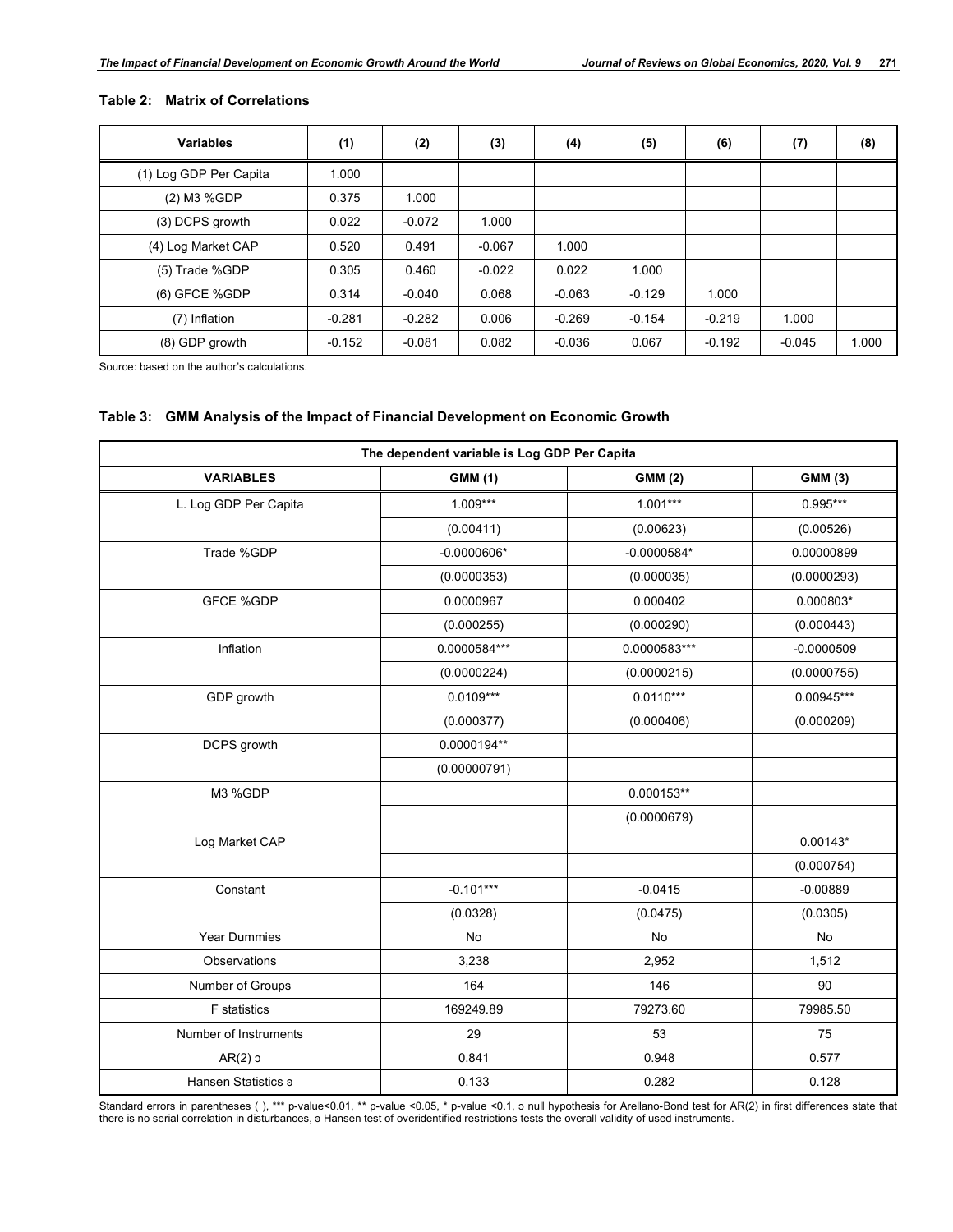The first GMM model shows that there is a significant positive impact of the growth of domestic credit on the private sector as a percentage of GDP on economic growth. The impact is very low, as a 100% change in DCPS growth will result in a 0.00194% change in GDP per capita growth. The second GMM model demonstrates similar results to the previous one, and a 100% change in the board money definition M3 will lead to 0.0153% change in economic growth.

The third GMM model provides close results to the previous two models, in which a 100% change in financial market capitalization will lead to a 0.00143% change in economic growth in the same direction. These results agree with (Shan & Morris, 2002) and (Boulila & Trabelsi, 2004).

## **CONCLUSION**

This paper aimed to investigate the impact of financial development on economic growth, using three different proxies to indicate financial development. These proxies were domestic credit to the private sector as a percentage of GDP, board money definition M3, and financial market capitalization. GDP per capita growth rate was used as a proxy for economic growth.

This article used system GMM estimation to analyze the collected panel data for 193 countries around the world. The study finds that there is a significant positive impact of financial development on economic growth, but that this impact is very weak.

These results add to those of previous studies, with continued uncertainty about the impact of financial investment on economic development. It recommended that other researchers use the same technique to give significant differences for the impact of financial development on economic growth among different income categories.

#### **REFERENCES**

- Arellano, M. & Bond, S., 1991. Some tests of specification for panel data: Monte Carlo evidence and an application to employment equations. *The review of economic studies,*  58(2), pp. 277-297. https://doi.org/10.2307/2297968
- Arellano, M. & Bover, O., 1995. Another look at the instrumental variable estimation of error-components models. *Journal of econometrics,* 68(1), pp. 29-51. https://doi.org/10.1016/0304-4076(94)01642-D
- Beck, T., Levine, R. & Loayza, N., 2000. Volume . Finance and the Sources of Growth. *Journal of financial economics*, 58(1-2), pp.261-300. https://doi.org/10.1016/S0304-405X(00)00072-6
- Blackburn, K. & Huang, 1998. A theory of growth, financial development and trade. *Economica,* Volume 65, p. 107–124. https://doi.org/10.1111/1468-0335.00116
- Blundell, R. & Bond, S., 1998. Initial conditions and moment restrictions in dynamic panel data models. *Journal of econometrics,* 87(1), pp. 115-143. https://doi.org/10.1016/S0304-4076(98)00009-8
- Bond, S., Hoeffler, A. & Temple, J., 2001. GMM estimation of empirical growth models.
- Boulila, G. & Trabelsi, M., 2004. The causality issue in the finance and growth nexus: empirical evidence from Middle East and North African countries. *Review of Middle East Economics and Finance,* 2(2), pp. 123-138. https://doi.org/10.1080/1475368042000262820
- Christopoulos, D. & Tsionas, E., 2004. Financial development and economic growth: evidence from panel unit root and cointegration tests. *Journal of development Economics,*  73(1), pp. 55-74. https://doi.org/10.1016/j.jdeveco.2003.03.002
- De Gregorio, J. & Guidotti, P., 1995. Financial development and economic growth. *World development,* 23(3), pp. 433-448. https://doi.org/10.1016/0305-750X(94)0013
- Fry, M., 1988. Money, interest, and banking in economic development. *Johns Hopkins University Press.*
- Goldsmith, R. W., 1969. *Financial structure and development,* New Haven, CT: Yale University Press.
- Grossman, G. & Helpman, E., 1991. *Innovation and growth in the global economy.* s.l.:MIT press.
- Gurley, J. & Shaw, E., 1967. Financial structure and economic development. *Economic development and cultural change,*  15(3), pp. 257-268. https://doi.org/10.1086/450226
- Hassan, M., Sanchez, B. & Yu, J., 2011. Financial development and economic growth: New evidence from panel data. *The Quarterly Review of economics and finance,* 51(1), pp. 88- 104. https://doi.org/10.1016/j.qref.2010.09.001
- Jung, W., 1986. Financial development and economic growth: international evidence*. Economic Development and cultural change,* 32(2), pp. 333-346. https://doi.org/10.1086/451531
- Khan, A., 2001. Financial development and economic growth. *Macroeconomic dynamics,* 5(3), pp. 413-433. https://doi.org/10.1017/S1365100
- King, R. & Levine, R., 1993. Finance and growth: Schumpeter might be right. *The quarterly journal of economics,* 108(3), pp. 717- 737.

https://doi.org/10.2307/2118406

- McKinnon, R. I., 1973. *Money and capital in economic development,*  Washington, DC: s.n.
- Mishkin, F., 2016. *The economics of money, banking, and financial markets*. 11 ed. s.l.:Pearson education.
- Neusser, K. & Kugler, M., 1998. Manufacturing growth and financial development: evidence from OECD countries. *Review of economics and statistics,* 80(4), pp. 638-646. https://doi.org/10.1162/003465398557726
- Patrick, H., 1966. Financial development and economic growth in underdeveloped countries. *Economic development and Cultural change,* 14(2), pp. 174-189. https://doi.org/10.1086/450153
- Roodman, D., 2009. How to do xtabond2: An introduction to difference and system GMM in Stata. *The stata journal,* 9(1), pp. 86-136. https://doi.org/10.1177/1536867X0900900106
	-
- Schumpeter, J., 1911. The theory of economic development. *Harvard Economic Studies ,* Volume XLVI.